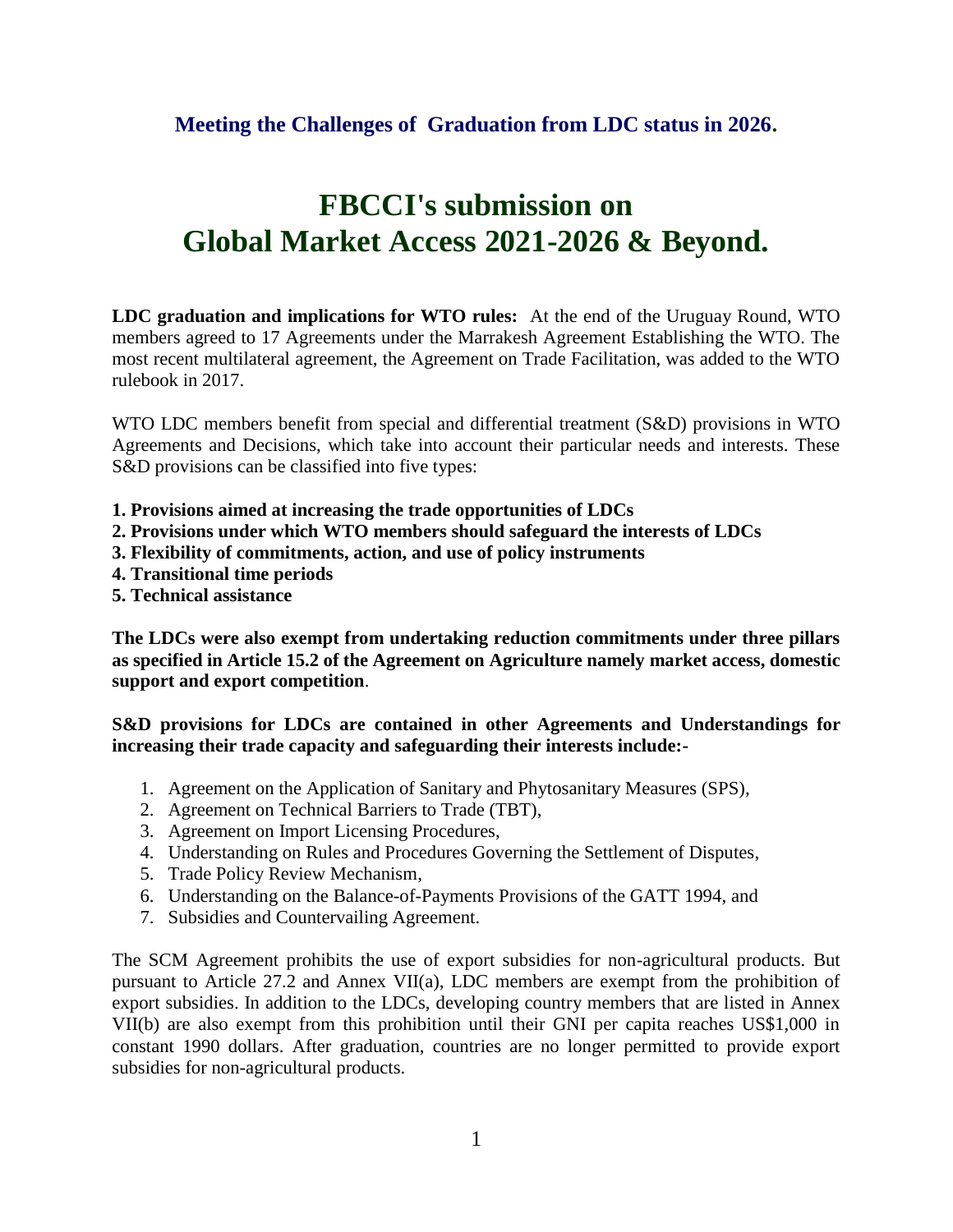| WTO member        |       | WTO member |       | WTO member |
|-------------------|-------|------------|-------|------------|
| <b>Bangladesh</b> | 210   | 533        | 561   | 587        |
| Nepal             | 180   | 352        | 350   | 372        |
| Lao PDR           | 200   | 644        | 681   | 710        |
| Solomon Islands   | 590   | 954        | 938   | 947        |
| Vanuatu           | 1,100 | 1,153      | 1,189 | 1,215      |

## **GNI per capita of graduating LDC members of WTO, at constant 1990 dollars, 1990 and 2015–2017 of Graduating LDCs**

However, Bangladesh's nominal GNI per capita is expected to cross the \$1000 **(at constant 1990 dollars)** threshold by 2026-2029 period as such Bangladesh will not benefit from the SCM exemptions after graduation.

## **Terms after graduation**

- At present, WTO rules contain no explicit provisions regarding the graduation of LDCs. Upon graduation, LDCs would normally be required to align their participation as for other developing country members.
- Bangladesh, Myanmar and other LDC members will continue to enjoy the flexibility related to tariff bindings that they were allowed while joining the organization at the end of the Uruguay Round.
- Bangladesh, which is an original member, offered fewer concessions. It has an average bound tariff level of 154% and a binding coverage of only 17%, which implies that the remaining 83% of its tariffs are unbound.
- As in the case of goods, graduation does not affect existing services commitments. Graduated LDCs will not be required to change their schedule of commitments under the GATS. They will be able to maintain the existing flexibility in terms of the policy space derived from their LDC status.
- Graduation is unlikely to cause significant impact on graduating LDCs services and service suppliers. The graduating LDCs account for 0.22% of world services exports, with a 31% share in LDC exports;
- The LDC Services Waiver and decisions relating to its operationalization the assessment of notifications made by 50 WTO members pursuant to the LDC Services Waiver reveals that a large majority of measures notified reflect members' applied MFN regime with little preference margin for LDCs;
- SCM Agreement contains no provision regarding LDC graduation, graduating LDCs will no longer be able to continue to provide export subsidies for non-agricultural products after they leave the LDC category. Only two graduating LDC members — Bangladesh and Nepal — would be affected by the loss of this LDC flexibility.
- LDCs and NFIDCs listed in G/AG/5/Rev.10 can provide certain export subsidies **(i.e. to reduce the costs of marketing exports, costs of international transport and freight as well as internal transport and freight charges)** until 2030, whereas other developing countries will have to end these subsidies by 2023.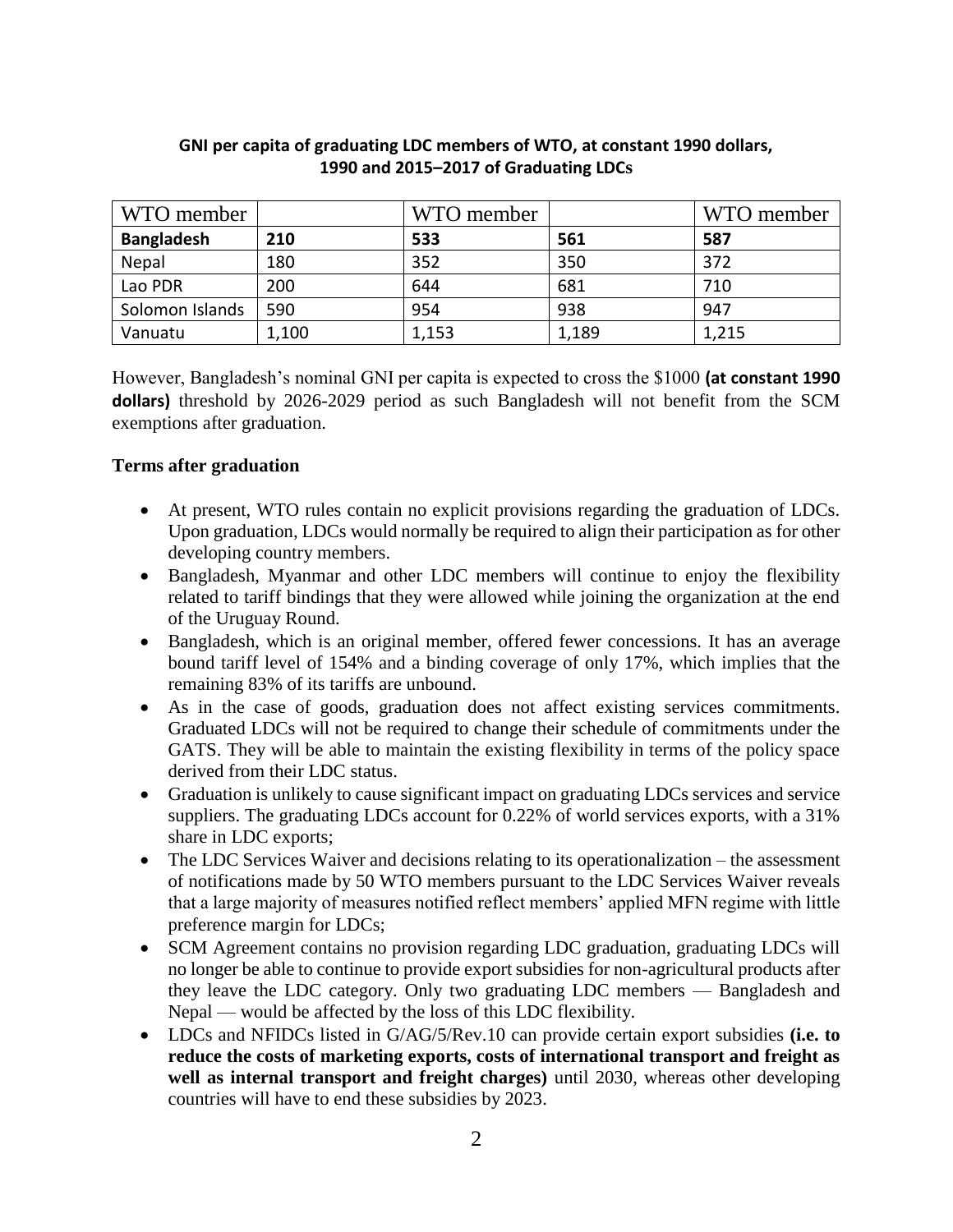## **Impact on graduating LDCs:**

- The implications of graduation in the context of Agreement on Agriculture is rather limited. On AoA Bangladesh would continue to participate in the WTO with the original flexibility they received during the establishment of their bound duties.However, as a graduated LDC Bangladesh must adhere to increased obligations regarding notification requirements in the area of domestic support.
- Graduated LDCs would not be covered by the decisions related to TRIPS waivers and decisions on Articles 66.1, 66.2, 63.2, Transition period concerning patent protection for pharmaceutical products and 70.9 which expressly provide for the transition period to end earlier in the event of such members ceasing to be LDCs, though general WTO processes would allow graduated LDC members to seek a waiver of certain obligations.
- *Graduated LDCs will remain entitled to use the system of special compulsory licensing to access medicines produced abroad. However, they would have to notify the intention to use the system and in their notifications concerning needed pharmaceuticals they would need to address the existence of insufficient or no manufacturing capacity*.
- The graduating LDCs will lose access to dedicated technical assistance and capacity building programmes, like the EIF, the Investment Support Programme for LDCs, the UN Technology Bank for Least Developed Countries and the LDC Fund under the UN Framework Convention on Climate Change
- Article 24 of the WTO [Dispute Settlement Understanding \(DSU\)](https://www.wto.org/english/docs_e/legal_e/28-dsu_e.htm#27). require Members to exercise "due restraint" when launching disputes against LDCs and they must exercise "due restraint" in asking for compensation or suspending concessions or other obligations when the responding party is an LDC. Bangladesh would no longer be covered by these requirements after graduation. Under Article 24.2, LDCs can request the Director-General of the WTO or the Chairman of the Dispute Settlement Body to provide their good offices, conciliation and mediation services for settling disputes.
- The International Development Law Organization's Investment Support Programme for LDCs provides on-demand legal and professional assistance to LDC governments and eligible state-owned or private sector entities for investment related negotiations and dispute settlement. *Graduated LDCs will have access to the Investment Support Programme for LDCs for up to five years after graduation.*

## **Smooth Transition Strategies (STS):**

Recognizing LDC Graduation as an important milestone of the development progress, the UN General Assembly has also called on WTO members to consider extending to a graduated country the existing S&D provisions and exemptions available to LDCs for a period appropriate to the development situation.

The UN General Assembly has invited the graduating LDCs to prepare smooth transition strategies and to outline the steps and support needed to help them remain on a sustained path of growth and development.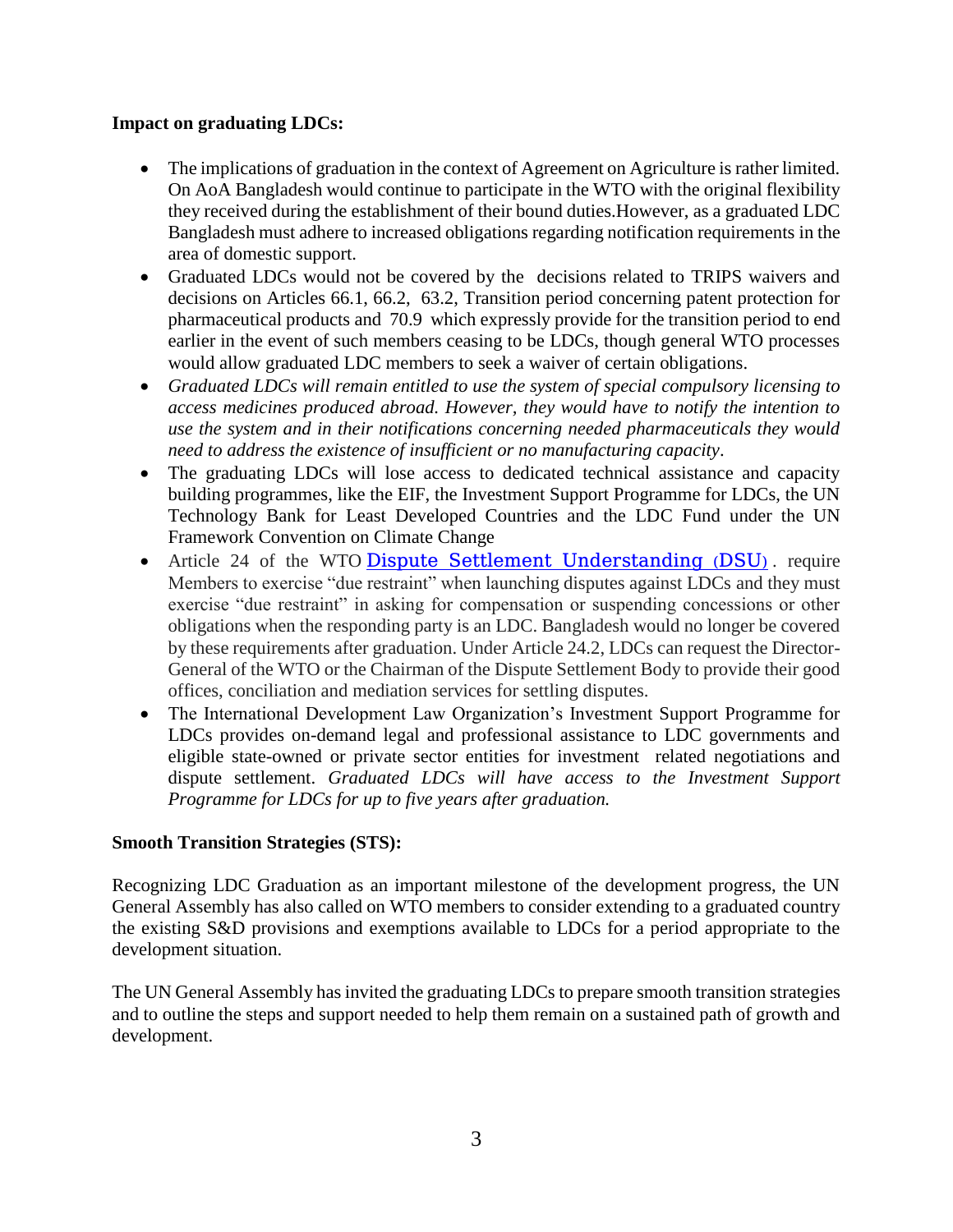## **Options for Waivers for Graduating LDCs**

A graduating LDC, like any other WTO member, can request a waiver from certain obligations in the WTO, should they envisage difficulties in complying with any WTO rules and disciplines. The granting of the waiver, as well as its terms and conditions, would need to be agreed to by WTO members.

*Article IX of the Marrakesh Agreement Establishing the WTO sets specific rules for granting waivers in the event that a member faces difficulty in remaining compliant with the WTO rules*. A waiver decision must indicate the exceptional circumstances, the terms and conditions for granting such a waiver, and the end date. If a waiver is granted for a period of more than one year, it should be reviewed annually until its specified end date. Waivers can be reviewed, modified or terminated.

**With respect to waivers involving LDCs, the Hong Kong Ministerial Declaration provides for special consideration.** *For instance, members have been asked to give positive consideration to waiver requests from LDCs and to take a decision within 60 days of submission*. This represents a certain degree of special treatment for LDCs over and above other members.

Regular work of the WTO bodies and the WTO monitoring function Another option available for graduating LDC members is to maximize the use of the regular WTO Committee work. A graduating LDC member might consider raising, in the relevant WTO Committee, a graduationrelated challenge faced in the implementation of a particular provision. Some of the WTO Agreements already include a framework to address some of these challenges

#### **Major Challenges of Global Market Access** :

Bangladesh will have to face the challenging task of exporting on MFN tariff after graduation out of the list of LDCs in 2026, as unilateral GSP schemes, 85% of our export destinations will be terminated except for EU which will be extended for three more years under the present terms.

Graduation will create challenge to Bangladesh as most of clothing sector is not in India's tariff liberalization schedule for non-LDC members of SAFTA. Thus, Bangladesh will have to export to India under the applied rate of duties. *Bangladesh should negotiate for the extension of LDC treatment under APTA and specially SAFTA in the light of Article 12 of SAFTA which provides for a "Special Provision for Maldives" by granting LDC terms of trade even after graduation.* 

Graduation will also mean losing LDC preferences in Asia Pacific Trade Agreement (APTA) markets such as China and Republic of Korea to certain extent as the items on which preferences will be available will be reduced, the margin of preference will also be reduced, and Bangladesh will have to comply with a higher value addition (45% instead of 35% for LDCs).

Under APTA fourth round negotiations, Sri Lanka, a non-LDC, was allowed greater flexibility (to commit lower levels of commitment in tariff liberalization) than other non-LDC members. China still maintains LDC ISM measures infavour of Samoa which was graduated out from the UN list of LDCs in 2014. **Bangladesh should also ask for similar concessions**.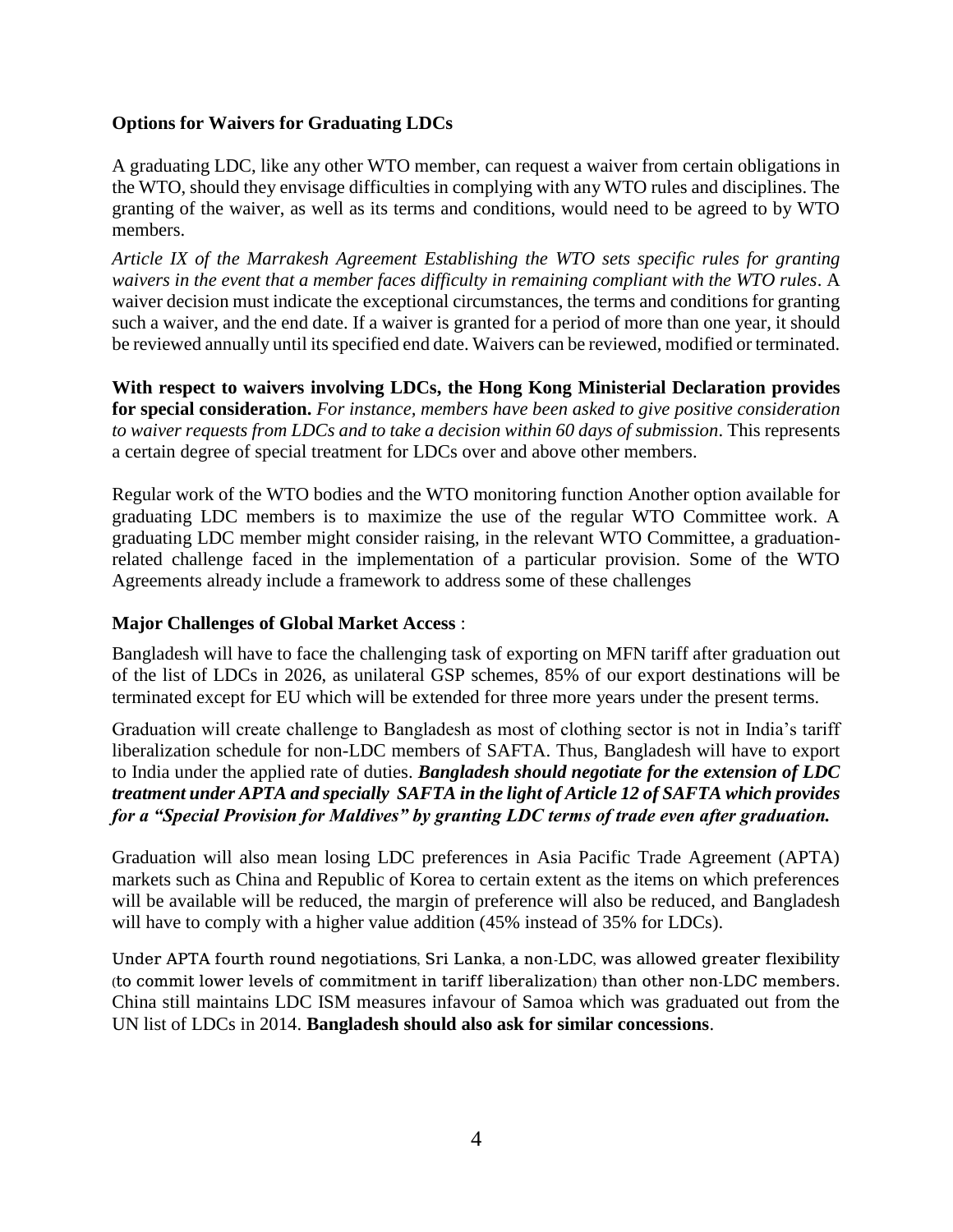*Against predicted export shocks due loss of trade preferences Bangladesh, to protect its long term trade interests, should immediately begin negotiations with trading partners for extension of ISM, hermonaization of trade rules and deepening post GSP mutual trade relations through FTAs on reciprocal terms of respective tariff schedules.*

#### **WAY FORWARD: Extension of ISM:**

**UN Front:** In the light of paragraphs 16, 17 and 18 of the UN General Assembly Resolution adopted on 21 December 2012 on smooth transition for countries graduating from the list of least developed countries (A/RES/67/221) Bangladesh may urge UN Committee for Development Policy (CDP) to extend the timeline for continuation of ISMs for [five-nine years] from the time of graduation from the LDC category taking into account the respective implementation of STS for each graduating LDC and phasing out the ISM in next three years after that; and

**WTO MC12:Unilateral Trade Preferences in favour of LDCs**: In the light of paragraphs 16, 17 and 18 of the UN General Assembly Resolution adopted on 21 December 2012 on smooth transition for countries graduating from the list of least developed countries (A/RES/67/221), the support measures available under WTO and unilaterally extended by its members to least developed countries shall continue for a period of five years and will be phased out during next three years after the entry into force of a decision of the UN General Assembly to exclude the Member from the least developed country category in order to ensure that graduation does not cause abrupt disruption in the LDCs trade in goods and services.

**Bangladesh Agenda for Extension of Terms of GSPs and Preferential Agreements**: In the light of paragraphs 16, 17 and 18 of the UN General Assembly Resolution adopted on 21 December 2012 on smooth transition for countries graduating from the list of least developed countries (A/RES/67/221), the support measures extended to Bangladesh under GSP Schemes and in other Preferential Agreements shall continue for a period of 3-5 years and will be phased out during next three years after the entry into force of a decision of the UN General Assembly to graduate out Bangladesh from the least developed country category in order to ensure that graduation does not cause abrupt disruption in trade in goods and services of Bangladesh.

#### **FTA the Gateway for Market Access:**

Bangladesh will have to face the challenging task of exporting on MFN tariff after graduation out of the list of LDCs in 2026, as unilateral GSP schemes, 85% of our export destinations will be terminated except for EU which will be extended for three more years under the present terms.

Taking into account the trends and practices of our competing exporting countries like India, Pakistan, Sri-Lanka, Vietnam, Cambodia, China, Korea, Malaysia, Philippines, Indonesia and others Bangladesh has no other option but to ensure predictable and sustainable destinations of its exports in goods and services within the period 2021-2026 by entering into comprehensive free trade agreements in goods and services instead of GSPs and PTA on goods trade only, with the following six regional blocks covering more than 90% of global market:-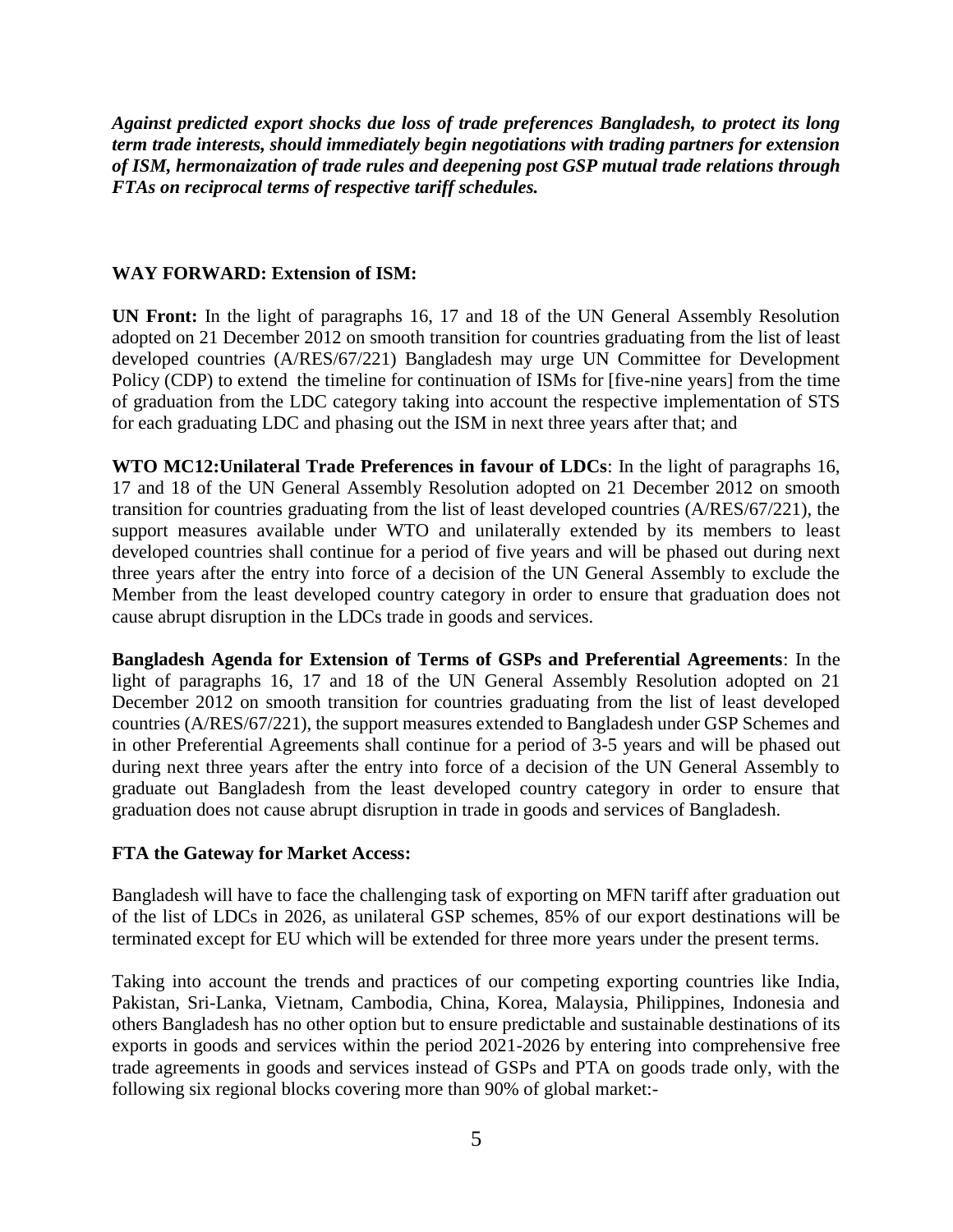1) RCEP (ASEAN); 2) Russia-CIS (EAEU) block; 3) United Sates; 4) European Union+Post-Brexit UK and Canada; 5) African Continental Free Trade Agreement (AfCFTA);

6) MERCOSUR (Southern Common Market).

**The Regional Comprehensive Economic Partnership (RCEP)** is composed of 15 signatories: Australia, Brunei, Cambodia, China, Indonesia, Japan, Laos, Malaysia, Myanmar, New Zealand, the Philippines, Singapore Vietnam, South Korea, and Thailand. RCEP members include the 10 countries of ASEAN and their regional trade partners – China, Australia, New Zealand, Korea, and Japan. RCEP has a combined GDP to the tune of \$26.2 trillion, or 30 per cent of world GDP, engages 2.2 billion people, and accounts for about 28 per cent of global trade.

The RCEP Agreement was signed during the fourth RCEP Leaders' Summit held on 15 November 2020. The pact takes effect 60 days after six ASEAN signatories and three non-ASEAN signatories complete ratification or equivalent procedures. According to the Australian trade ministry's website (November 8, 2021), the countries that have ratified their RCEP participation are: Brunei, Cambodia, Laos, Singapore, Thailand, Vietnam, Australia, New Zealand, Japan and China. It is expected to be in force with effect from January 2022. **Anyone including Bangladesh may join RCEP 18 months after it comes into force** 

**Bangladesh-Eurasian Economic Union (EAEU) FTA :** An FTA with Russia and CIS through with Eurasian Economic Union (EAEU) will open our 3rd export front apart from US and EU and boost our exports to these resource full growing countries significantly. Russia, the world's fifth largest economy by purchasing power parity (global import US\$ 424.83 billion in 2018, is too big and important to ignore and ranked ninth by population, is a hugely significant market in global terms with gate way to other EAEU states comprising Armenia, Belarus, Kazakhstan, Kyrgyzstan. The Governing Supreme Council of EAEU is also looking to include the CIS member states of Azerbaijan, Moldova, Tajikistan, and Uzbekistan as well as other countries beyond Eurasia's borders. To date, the EAEU has signed Free Trade Agreements with Vietnam, Singapore, Serbia, and Iran. FTA with EAEU negotiations are currently ongoing with India, Pakistan, China, Mongolia, Korea, Cambodia. Thailand, Indonesia, Egypt, Tunisia, Morocco, Argentina, Chili, and Ecuador.

Vietnam's exports to EAEU since 2017 rose sharply by 36.5% to \$5.9 billion from \$4.3 billion in the previous year and they are on the way to achieve their target of US\$10-12 billion bilateral trade by 2020, and US\$30 billion by 2030. Therefore, expanding Bangladesh's new Export markets in Russia and other CIS Countries under a free trade agreement, like India and Vietnam, is of absolute necessity.

**BD-US FTA: Reciprocal Terms of Trade Relations**: Non-reciprocal trade deals like GSP and multilateral, regional arrangements have been excluded from the US trade agenda and accordingly the US has withdrawn from TPP preferring only to make bilateral reciprocal trade deals.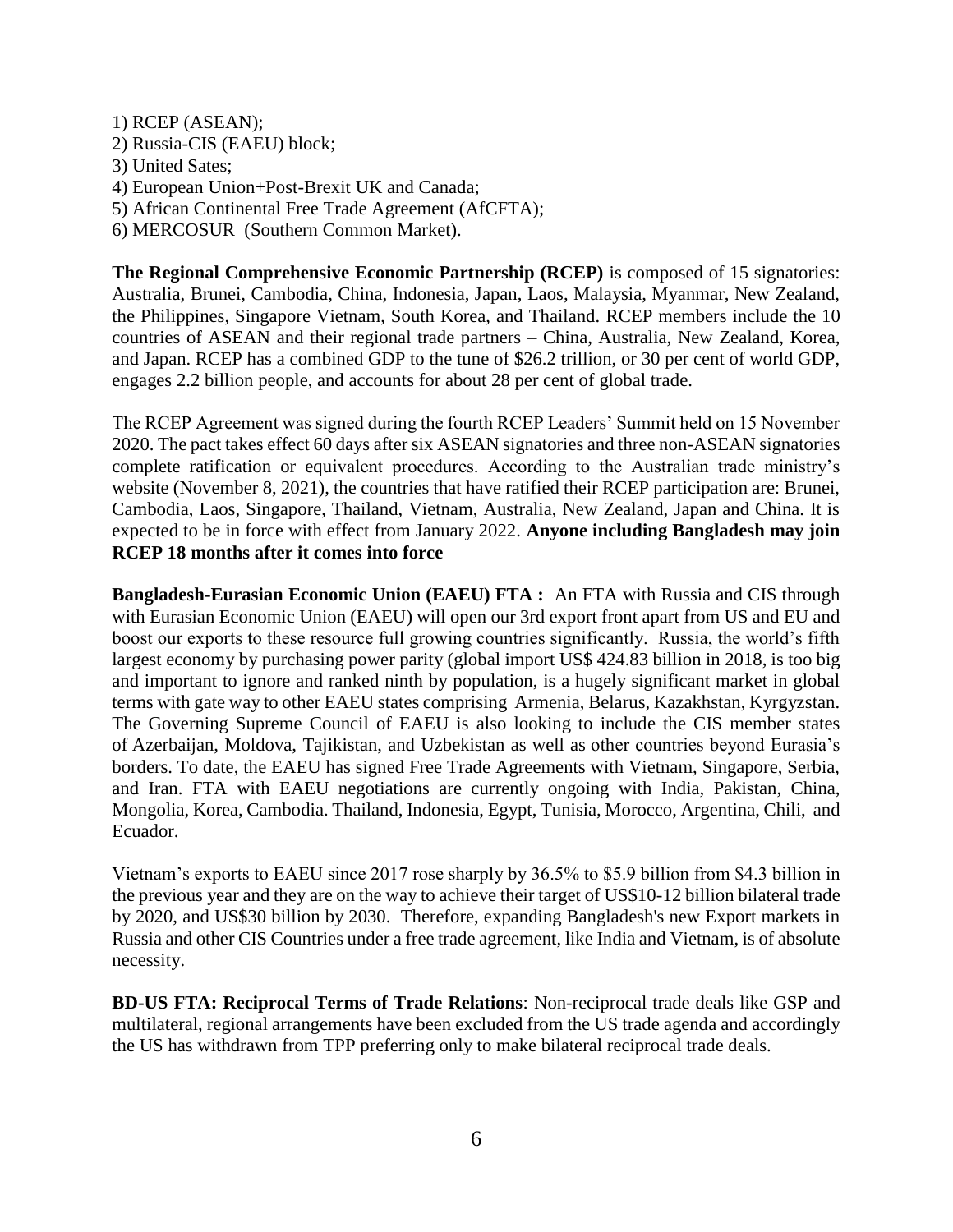The TPP withdrawal Memorandum signed by the US President on January 23, 2017 states among other things, *"Additionally, in order to ensure these outcomes, it is the intention of my Administration to deal directly with individual countries on a one-on-one (or bilateral) basis in negotiating future trade deals."*

*Bangladesh should therefore, without wasting time on GSP or WTO, immediately take up a proactive initiative in establishing a bilateral free trade arrangement with United States of America following the example of Kenya, Vietnam, India and others and also with Canada.* 

The terms of BFTA in goods, services and investment with US should be without prejudice to the rights and obligations under the WTO Agreements and respective international rights and obligations as agreed in Bangladesh-US TICFA.

It should be noted that on the issue of Labour standards Bangladesh is in compliance with ILO, WTO and TICFA requirements and on the other hand by imposing trade restrictive measures against Bangladesh by excluding it from GSP on the issue of Labour Standards USA itself is violating the ILO, WTO and TICFA requirements. **Details are explained in paragraph relating to Labour Standards.** 

**BD-EU FTA or GSP Schemes :** Options for Bangladesh: Bangladesh, which is expected to be graduated out of the list of LDCs by 2018-2021-2026 period may, however, continue to be eligible for DFQFMA in EU Countries under the EU EBA scheme till 2029. There three possible options for Bangladesh for the post 2029 market access strategy in EU are not at all useful for Bangladesh:

- 1. The 'Standard GSP scheme grants only duty reductions (not duty free) for maximum 66% of all EU tariff lines. Under the terms of WTO this unilateral GSP scheme can be withdrawn any time.
- 2. The GSP+ scheme (may terminate in 2023) with only 66% product coverage imposes a 27+ additional bundle of NTBs based on compliance of non-trade 27 core international conventions, beyond the scope of WTO Agreements, inconsistent, with Clause 2 (b)  $\&$  3 (c) of the Enabling Clause and Paragraphs 148, 164, 167 and 182 of the Appellate Body decisions on India-EU-GSP Dispute: WT/DS246.
- 3. *The nature and terms of the new EU GSP scheme 2024-2034 are not less stringent on product coverage, lower product graduating threshold and extended monitoring of compliance measures outside the scope of WTO*.

*Thus, all the 'Standard GSP' ; GSP + and the proposed new schemes are neither meaningful in respect of product coverage and margin of preference nor a worthwhile and sustainable option for Bangladesh. Bangladesh like Vietnam and others should enter into FTA with EU***.**

**BD Post-Brexit UK FTA:** India Canada, China, Mexico, Singapore, South Korea Australia, New Zealand and ASEAN among the countries are negotiating free trade agreement with the Post-Brexit UK. Bangladesh should also take a strong pro-active role in establishing a bilateral free trade arrangement with UK and initiate to form Commonwealth free trade area to bring together a community of countries representing one fourth of the countries of the UN.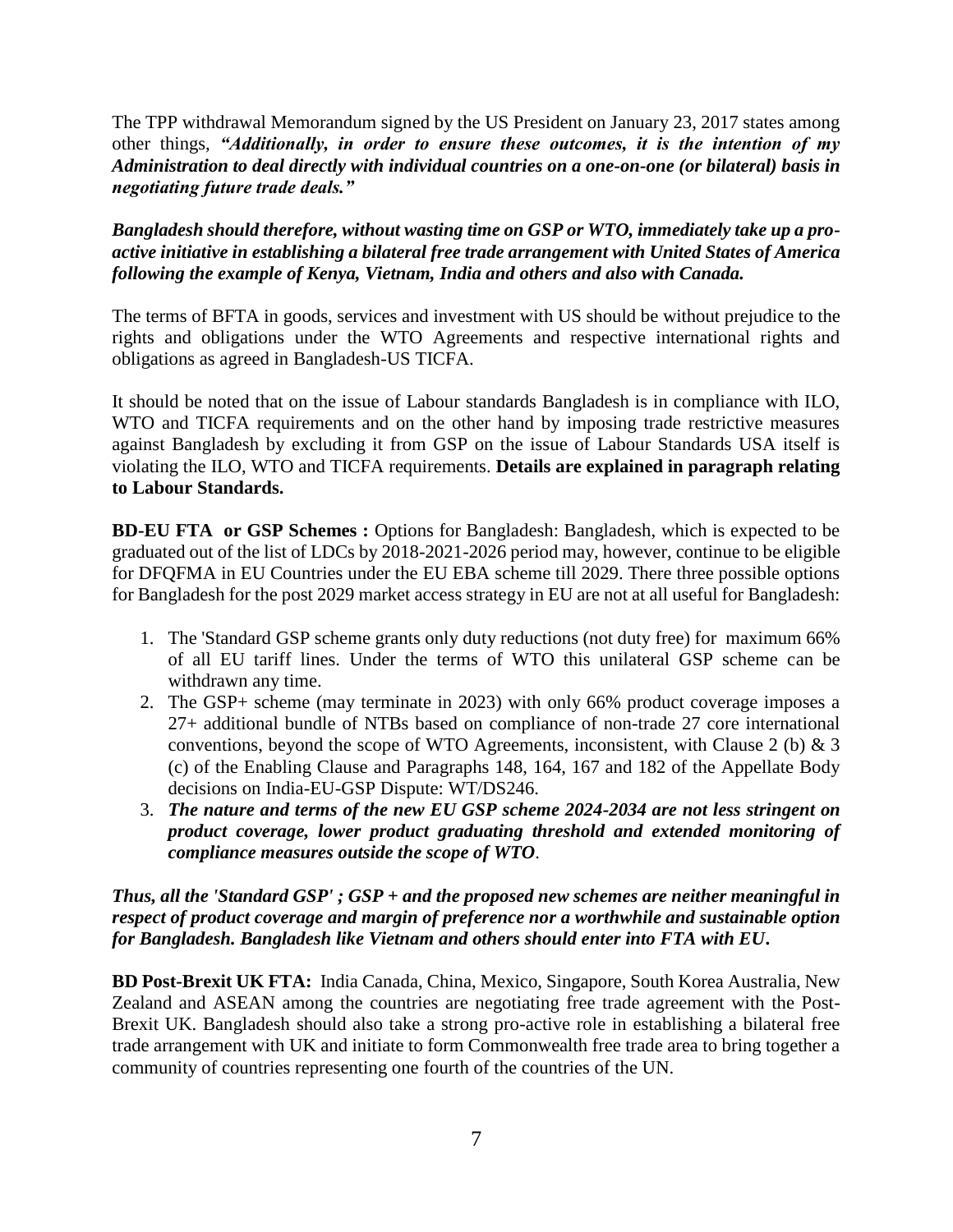**Bangladesh and African Continental Free Trade Agreement (AfCFTA):** Trade under the African Continental Free Trade Area (AfCFTA) commenced with effect from January 2021. As of 5 February 2021, 36 countries have deposited their instruments of ratification., 36 countries have ratified the AfCFTA agreement. In terms of numbers of participating countries, AfCFTA will be the world's largest free trade area since the formation of the World Trade Organization.

The population of Africa is projected to reach 2.5 billion by 2050, at which point it will comprise 26 per cent of what is projected to be the world's working age population, with an economy that is estimated to grow twice as rapidly as that of the developed world. **At present AfCFTA covers a market of 1.2 billion people and a gross domestic product (GDP) of \$2.5 trillion, across all 55 member States of the African Union.** 

**APEC:** The Asia-Pacific Economic Cooperation is a regional economic forum established in 1989. APEC's 21 member economies are Australia; Brunei Darussalam; Canada; Chile; People's Republic of China; Hong Kong, China; Indonesia; Japan; Republic of Korea; Malaysia; Mexico; New Zealand; Papua New Guinea; Peru; The Philippines; The Russian Federation; Singapore; Chinese Taipei; Thailand; United States of America; Viet Nam.

**APEC** ensures that goods, services, investment and people move easily across borders. Members facilitate this trade through faster customs procedures at borders; more favorable business climates behind the border; and aligning regulations and standards across the region.

**Mercosur (Southern Common Market)** is a South American trade bloc established by the Treaty of Asunción in 1991 and Protocol of Ouro Preto in 1994. Its full members are Argentina, Brazil, Paraguay and Uruguay. Venezuela is a full member but has been suspended since December 1, 2016. Associate countries are Bolivia, Chile, Colombia, Ecuador, Guyana, Peru and Suriname. Observer countries are New Zealand and Mexico.

## **These Regional Blocks may be approached to extend the market access to all products and services Modes 1, 3 and 4 against our unilateral liberalized service sectors and investment regime offering to them our SAFTA terms of trade in goods and services.**

**Global Connectivity:** To streamline most economic and speedy global connectivity by ensuring frequent flights, ships and land routes transit facilities across the route to Russia-EAEU-CIS Countries Bangladesh should immediately become party to the UNECE-TIR (Transports Internationaux Routiers) Convention 1975 without having to undertake any additional obligations other than its commitment under WTO obligations.

India-EU-Iran-China-Russia-EAEU-CIS countries along with others are already parties to the TIR Convention, overseen by UNECE, to facilitate multimodal journey conducted by truck, containers transported by rail, river, or sea with the same customs privileges.

Accession to TIR Convention would create TIR corridors, linking Iran-Russia-CIS countries-Central and South Asia as well as China with Bangladesh. With ever-growing world trade and the forthcoming introduction of an electronic TIR system (so-called "eTIR-system"), it is expected that the TIR system will continue to remain the only truly global customs transit system.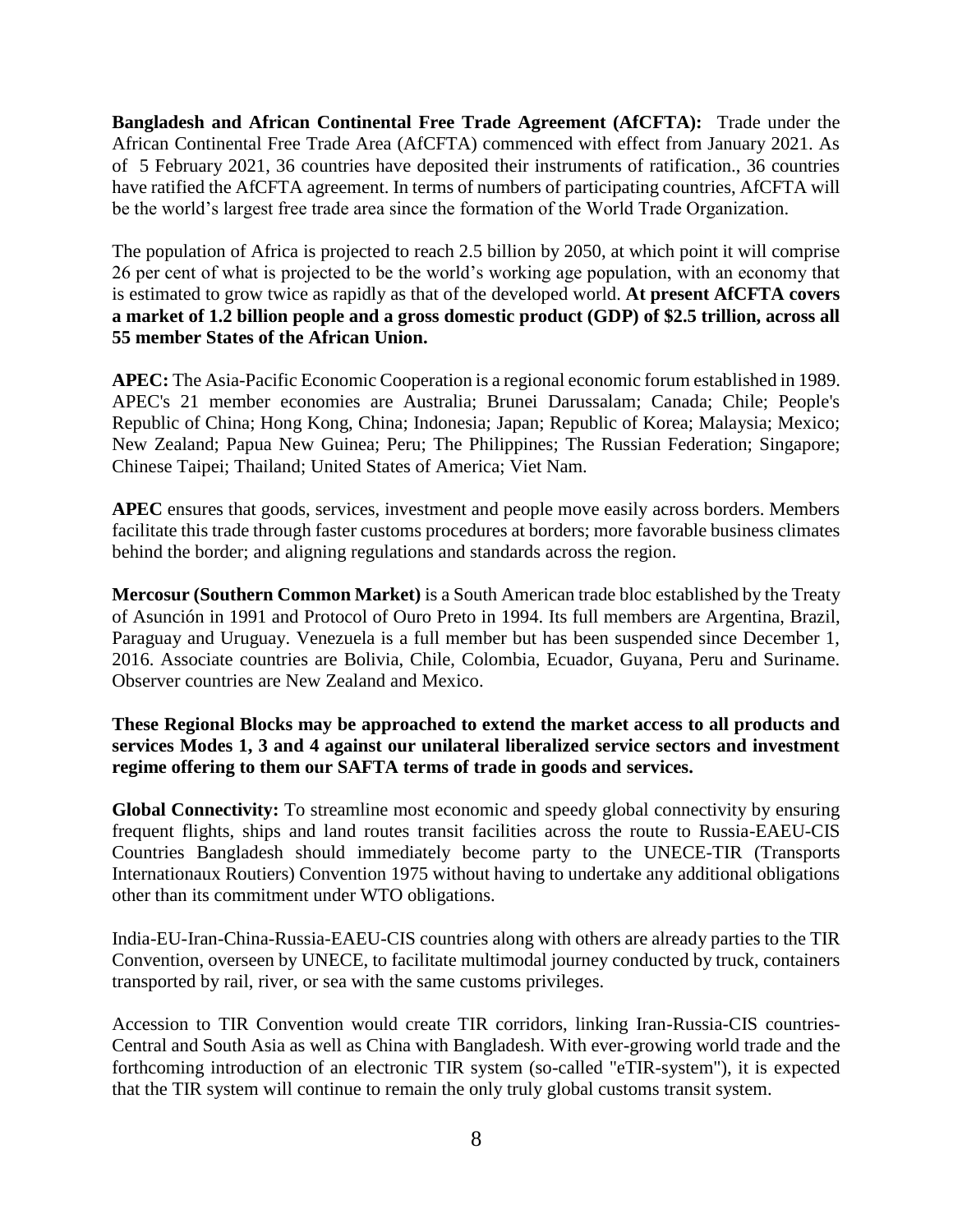#### **Agenda for Bangladesh: Harmonization Mutual Trade Regulations & Facilitation Measures**

**Establishment of mutual Institutional Cooperation:** Bangladesh should take up joint action plan for harmonization of mutual trade rules, regulatory measures and streamline bilateral institutional cooperation in the respective fields including the Central Banks, Customs Authority, Quality and Standards Body and others;

**Technical Regulations and Standards**: Bangladesh should actively engage with the trading partners to ensure harmonization of TBT and SPS measures and signing of MRA to streamline flow of traded goods and services so that Certificates on Technical Regulations & Standards issued by the respective accredited national bodies are accepted on basis of MRA mutually agreed upon;

**Reciprocal Participation in Public Procurements**: Bangladesh has kept open its Public Procurements for foreign participation on MFN basis in turn Bangladesh should ask for reciprocal treatment from the trading partner countries;

**Mutual Trade Facilitation:** Bangladesh should take up a proactive joint action plan with the trading partners for respective Customs Cooperation Agreement to facilitate mutual trade as envisaged in the WTO Trade Facilitation Agreement and WCO protocols and annexes including gradual harmonization of customs documentation and clearance procedure.

**Integration of CMSMEs with Global Value Chain**: To boost the process of integration of CMSMEs with the global market and compete with global e-commerce, Bangladesh, Like China, India and Vietnam and others, may strive to set up warehouses and distribution network in destination markets for easy and regular delivery of products to the wholesalers, retailers and consumers.

**Broad Terms for FTA:** Bangladesh already has a unilateral very liberal services, public procurement and investment policy regime open on MFN basis under its domestic regulations. Bangladesh should therefore take the credit and claim on reciprocal basis duty free market access in goods and Mode 1, Mode 3 and 4 accesses in Services sector from its mutual trading partners. *The basic terms of BFTA with Bangladesh should be without prejudice to the respective rights and obligations under the WTO Agreements e.g. BD-US TICFA and BD-EU trade agreement.* 

**Terms of Tariff:** Bangladesh should harmonize customs duty (CD), regulatory duty (RD) supplementary duty (SD) and other border taxes with the National Treatment Provision of WTO and other reciprocal mutual obligations with trading partners on the basis of time bound mutual schedules of commitments as may be agreed upon. The Free Trade Agreement should be based on our liberalization commitments under SAFTA in goods and services. This will facilitate trade creation by neutralizing the prevailing trade diversion with hardly any adverse impact on revenue.

**Services Trade under SAFTA and TISA:** Bangladesh should open its service sector on MFN basis to maximize promotion of the services trade at home and abroad particularly when our services regime is already open on MFN basis under our domestic laws and regulations and also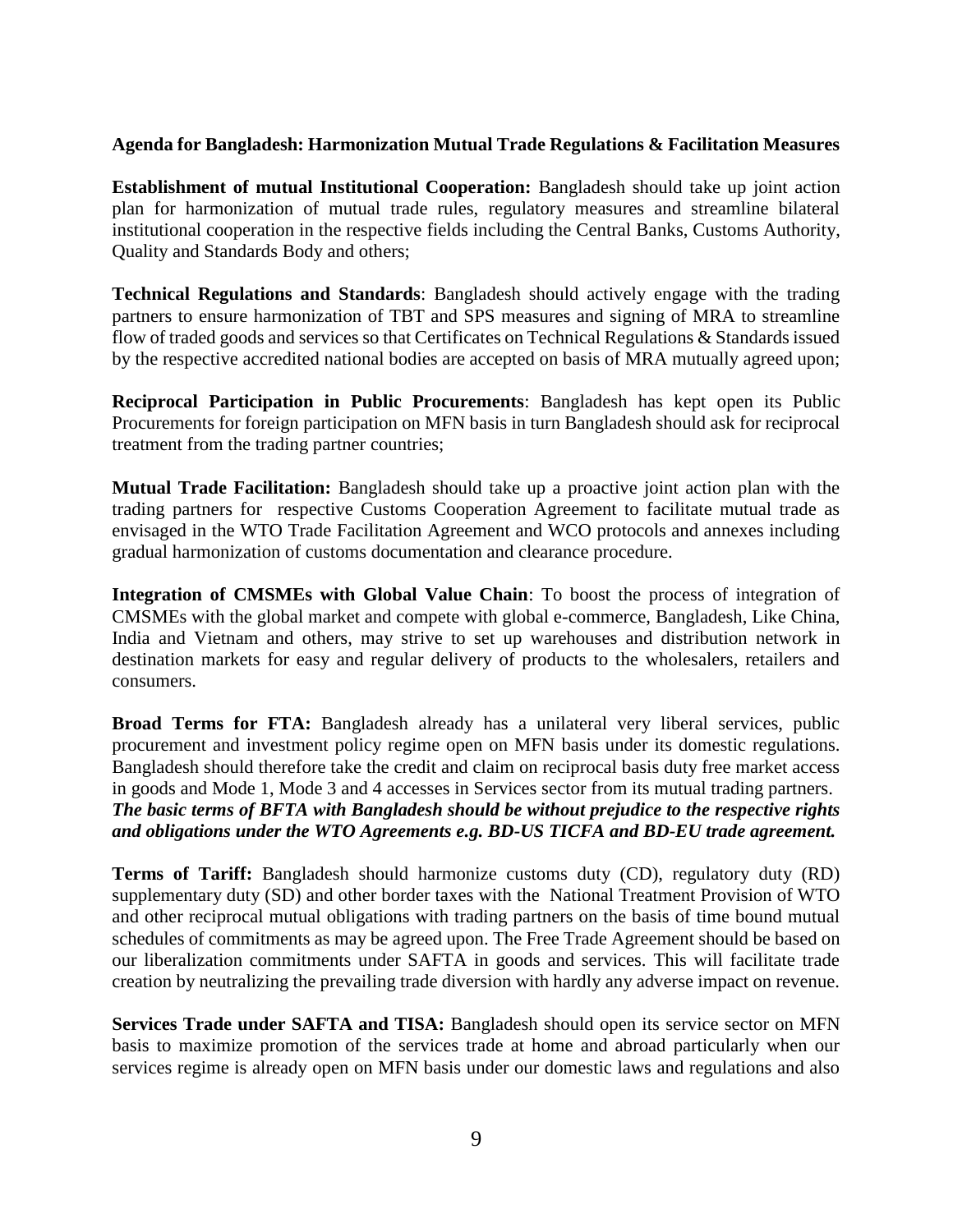under SAFTA Services Agreement. Bangladesh should also be a member of TISA and JSI on domestic regulations in services.

**Import licensing:** The FTA partners shall adopt and notify non-restrictive, automatic and transparent import licensing procedures.

**IPR:** The FTA shall recognize that effective protection and enforcement of intellectual property rights encourage technological innovation, transfer of technology and investment under the respective terms and obligations of the WTO Agreements;

**Environment concerns**: The FTA trade regime should affirm respective commitments made in the Doha Declaration that expansion of trade and investment and the promotion of sustainable development and protection of the environment can and will be mutually supportive.

**Labor standards:** The FTA should affirm ILO core labor standards as adopted in the WTO Singapore Ministerial (Paragraph 4) and Doha Declaration (Paragraph 8) and recognize the importance of providing adequate and effective protection and enforcement of worker rights in accordance with each Participant's obligations and domestic labour laws.

**WTO Singapore Ministerial Declaration:** *Paragraph 4 "We renew our commitment to the observance of internationally recognized core labour standards. The International Labour Organization (ILO) is the competent body to set and deal with these standards, and we affirm our support for its work in promoting them. We believe that economic growth and development fostered by increased trade and further trade liberalization contribute to the promotion of these standards.* 

*We reject the use of labour standards for protectionist purposes, and agree that the comparative advantage of countries, particularly low-wage developing countries, must in no way be put into question. In this regard, we note that the WTO and ILO Secretariats will continue their existing collaboration."*

**WTO Doha Ministerial Declaration***: Paragraph "8. We reaffirm our declaration made at the Singapore Ministerial Conference regarding internationally recognized core labour standards. We take note of work under way in the International Labour Organization (ILO) on the social dimension of globalization."*

**According to the US Congressional Research Service Report (Link: www.crs.gov RL33663) on Generalized System of Preferences (GSP) for Members and Committees of Congress submitted on January 09, 2013:**

**US Report :***"Although the GSP is a unilateral and non-reciprocal tariff preference, any changes to the program would need to be considered in light of the requirements of the WTO Enabling Clause, as it has been interpreted by the WTO Appellate Body".* 

**US Report :***"Among other things, the Clause further provides, at 3(c), that any differential and more favorable treatment provided under the Clause "shall in the case of such treatment accorded*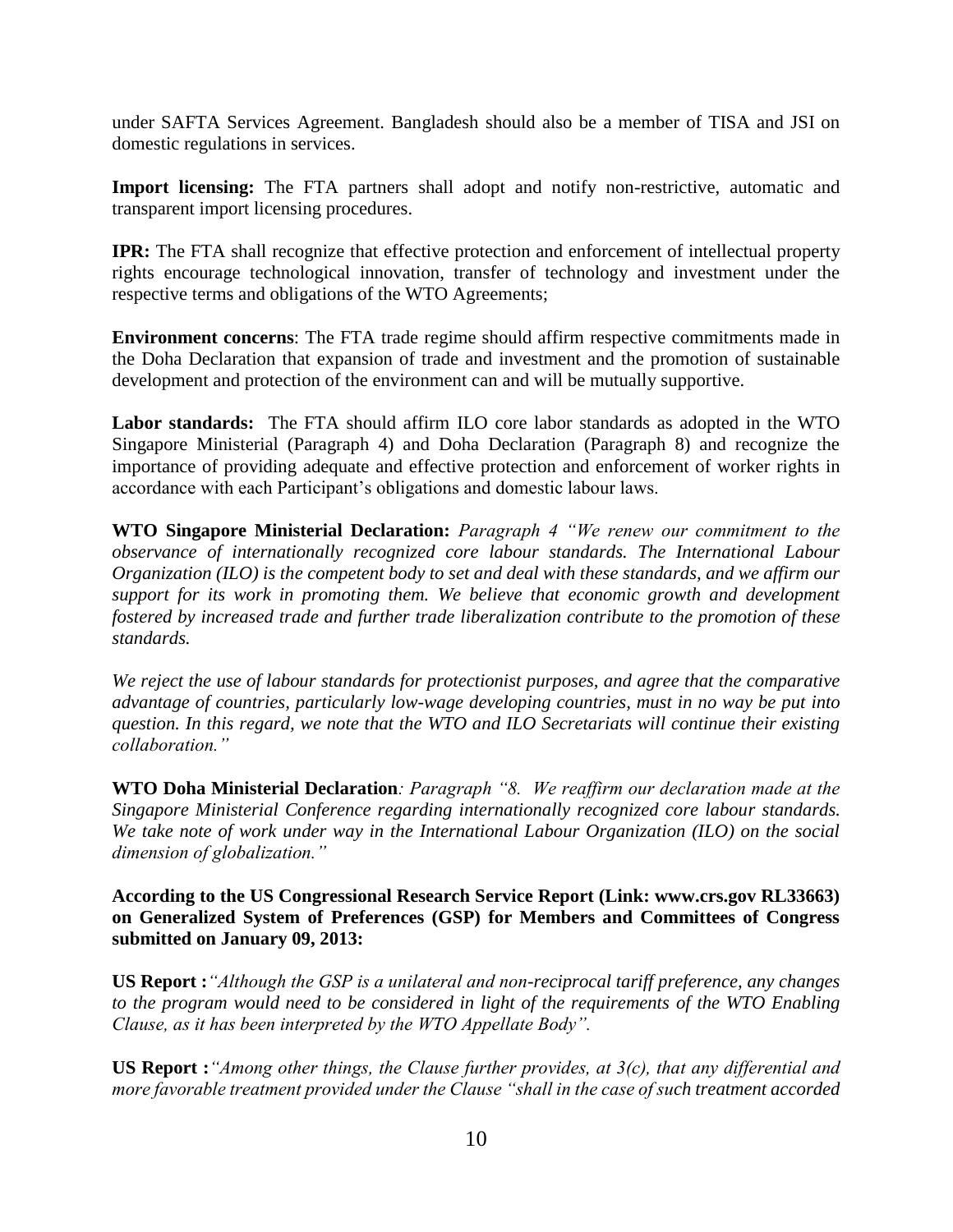*by developed contracting parties to developing countries be designed and, if necessary, modified, to respond positively to the development, financial and trade needs of developing countries."*

**US Congressman Sander Levin (while visiting Bangladesh):***"The US understands that the GSP facility should be responded in a positive way, and not in negative way*"

**EU GSP Regulation 2012 Preamble:***4. It is to comply with World Trade Organisation (WTO) requirements, in particular with the Decision on Differential and More Favourable Treatment, Reciprocity and Fuller Participation of Developing Countries (the 'Enabling Clause'), adopted under the General Agreement on Tariffs and Trade (GATT) in 1979, under which WTO Members may accord differential and more favourable treatment to developing countries. GTP GSP+ and EBA for LDCs.*

**Dr Supachai Panitchpakdi, secretary-general for United Nations Conference on Trade and Development (UNCTAD) :** *"The decisions of the United States and the European Union to demand implementation of controversial labor standards in Bangladesh following an industrial tragedy that killed more than 1,100 people in April pose a serious threat to the rule-based global trading system." "Labor rights and standards are something very sensitive to all developing and least developed countries at the World Trade Organization, and when countries try to impose labor standards they are just distracting from the WTO's authority," "If trade majors want to impose labor rights," said Panitchpakdi, "they should bring the issue to the WTO." It is unfair to punish countries outside of WTO by threatening denial of market access, he said.* 

*"They have been doing this with Cambodia and now Bangladesh." Instead of labor rights, the industrialized countries "must look at the business practices of their retail and wholesale industry because the problem with global value chains is the way they are exploiting the sweat shops in poor countries which are providing cheap labor."* 

#### **Market Access Strategy:**

1. To streamline and ensure highest level of co-ordination in all trade related negotiations in Geneva and elsewhere a National FTA Committee (NFTAC) headed by the Secretary Ministry of Commerce and consisting of line ministries and agencies including NBR, private sector to formulate Country/Region specific draft FTAs templates highlighting the Strategic options of Bangladesh.

2. The following **specialized national committees (SNCs)** should be constituted in the WTO Cell of the Ministry of Commerce in partnership with the line ministries, agencies and the private sector with proactive TORs.

i. WTO, global Market Access, FTAs & RTAs.

- ii. Trade in Services and Investment.
- iii. Tax and Tariff.
- iv. Trade Facilitation.

vi Trade Rules, NTBs, Technical Barriers to Trade, Sanitary & Phytosanitary Measures

- vii. TRIPS,
- vii) Digital trade & E-Commerce
- viii. Environment and Compliance Issues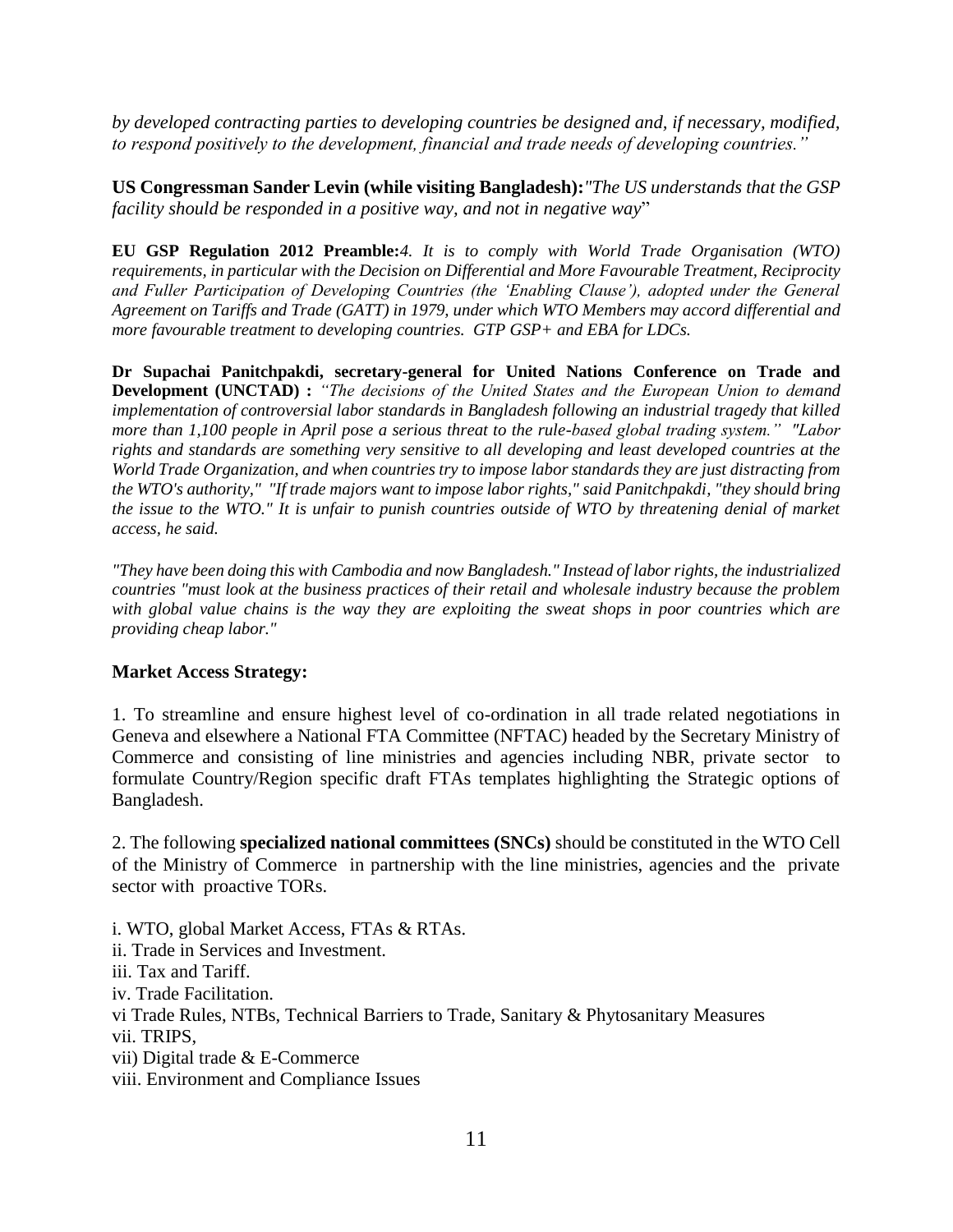## **3. TOR of the SNCs:**

Designated agencies, related ministries, agencies, BTTC, BFTI BIDA and private sector bodies shall provide all institutional and logistical support and services to carry forward the following activities of the respective SNCs:-

1) Each National Committee shall establish a computerized database documentation unit and collect, store, study, analyse and disseminate its assigned subject related information, documents, reports, communications and notifications submitted to WTO and other International Institutions and become the National information source for the government, enterprises and the stakeholders as the subject wise Reference Centre.

2) Each SNC will submit to NFTAC the draft concept papers on issues which it considers important and on issues assigned to them by the NFTAC from time to time. National Trade Policy Papers should be formulated by these SNCs in consultations with the experts and the stakeholders, among others, by open-ended E-Communication soliciting feedback and inputs.

3) The SNC will place draft concept papers in seminars to be organizined in collaboration with FBCCI for soliciting stakeholders opinion and comments and submit the final draft report with appropriate recommendations. The final draft report thus obtained may be adopted as the National Trade Policy Papers as may be approved by the NFTAC.

4) Upon approval of the Cabinet the National FTA Committee along with the private sector experts would engage in respective negotiations on the basis of strategic policy and options outlined in the negotiating template.

5) Ministry of Commerce, NFTAC, SNC, BTTC, BFTI, NBR, BB, EPB and WTO Cell will form panel of experts with recognized expertise on national, regional and international trade from the private sector stakeholders and officials from the line Ministries and Agencies to serve as their respective back up units.

6) All posts of commercial councilors should be filled by officials with officially recognized expertise on national, regional and international trade. The services of the trained personnel should always be preferred and ensured in the field of his expertise.

7) The expertise and skill gained through training and on the job experience must not be lost by routine transfers **notwithstanding the provisions of the Rules of Business.** 

## **4. Capacity Development for Trade Diplomacy:**

a) **To undertake compulsory regular primary courses** on acquiring knowledge and expertise on tariff structures, HS classification, list of products and services in sensitive list and mutual economic and domestic priorities of our trading partners for all trade related officers in different line Ministries and Agencies.

b) **To undertake regular strategic orientation courses for officers** who will take part in trade negotiations to develop, within the scope of mutual and global rights and obligations, comprehensive understanding and expertise of mutual interest in the subject of negotiations, case studies of like, similar and comparable negotiated deals in respect of terms of trade and schedules of commitments.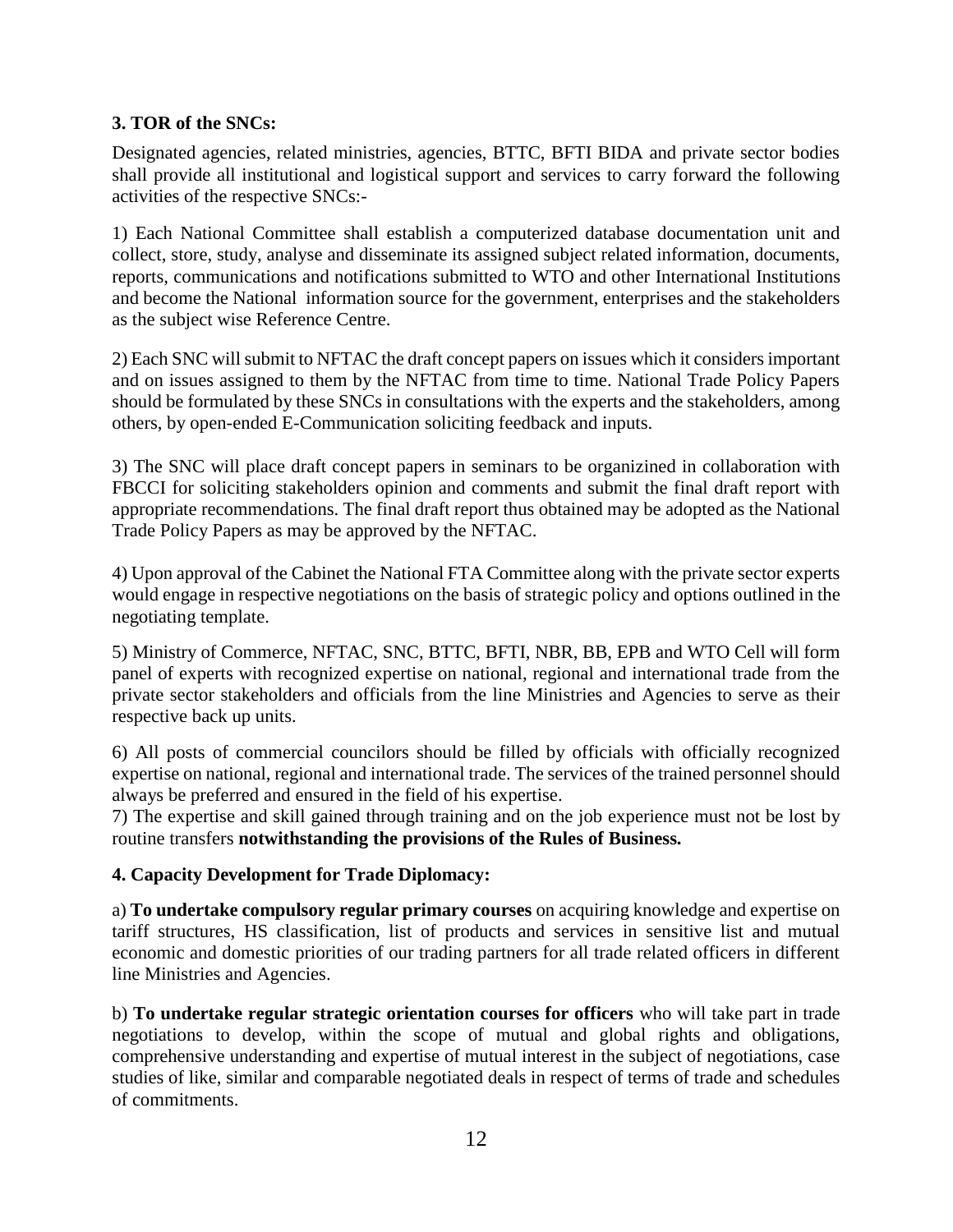**5. Strategic Target Mapping:** Taking into account the trends and practices of our competing exporting countries Bangladesh has to ensure predictable and sustainable destinations of its exports in goods and services within the period 2021-2026 by entering into comprehensive free trade agreements in goods and services instead of GSPs and PTA on goods trade only, with six regional blocks covering more than 90% of global market:-

### **1) RCEP (ASEAN); 2) Russia-CIS (EAEU) block; 3) United Sates; 4) European Union+Post-Brexit UK; 5) African Continental Free Trade Agreement (AfCFTA); 6) MERCOSUR (Southern Common Market).**

*To prepare the Handbook of our strategic courses and options* **for Bangladesh**, *within the scope of mutual and rights and obligations under WTO, taking into account the respective case studies of like, similar and comparable negotiated deals in respect of terms of trade and schedules of commitments, for negotiations with respective target region/country as indicated below:* 

- *RCEP (ASEAN): Vietnam, Lao PDR & Myanmar RCEP and ASEAN FTA and schedules of commitments;*
- *Russia-CIS (EAEU) block: Vietnam-EAEU and India-EAEU FTA and schedules of commitments;*
- *United Sates Kenya-USA mutually agreed FTA negotiating template;*
- *European Union & Post-Brexit UK: Vietnam-EU FTA and schedules of commitments;*
- *AfCFTA and MERCOSUR Free Trade Agreements and schedules of commitments.*

**6. Branding through Global IPR Registration**: Bangladesh is not a yet a party to any of the two Global IPR Protection Systems. Sri-Lanka, Vietnam and twelve LDCs including Bhutan are already parties to Madrid Agreement on Trademarks. Sri-Lanka, Vietnam and four LDCs are already parties to the Hague Agreement on Industrial Designs.

Membership of these Global IPR Protection Systems will substantially promote global IPR protection of Bangladesh products through central filing (single application with one set of fees) and central management of international registrations with the opportunity to file applications as the applicants from LDC at 10% of the prescribed basic fee. It will also generate most profitable source of revenue against global IPR registrations for the contracting member states from international registration and renewal of fees and charges.

The Hague and Madrid Systems also offers our businesses/industry owners early brand presence abroad, as it provides rapid international reputation and generate goodwill for trademarks. Indeed, becoming a party to these IPR systems is an essential component of any successful branding strategy.

*Agro and food products, article of apparel and clothing. home textiles, leather products, footwear, pharmaceutical products, plastic and plastic goods, ceramics and table wear, electric and electronic goods, fish and frozen fish, furniture products, jute products, jewelry, shipbuilding, ICT and software are among the most promising and priority products of Bangladesh for global IPR Registration*.

We strongly urge the Government of Bangladesh to be a party to the Madrid Agreement on Trademarks and the Hague Agreement on Industrial Design as soon as possible to expedite and